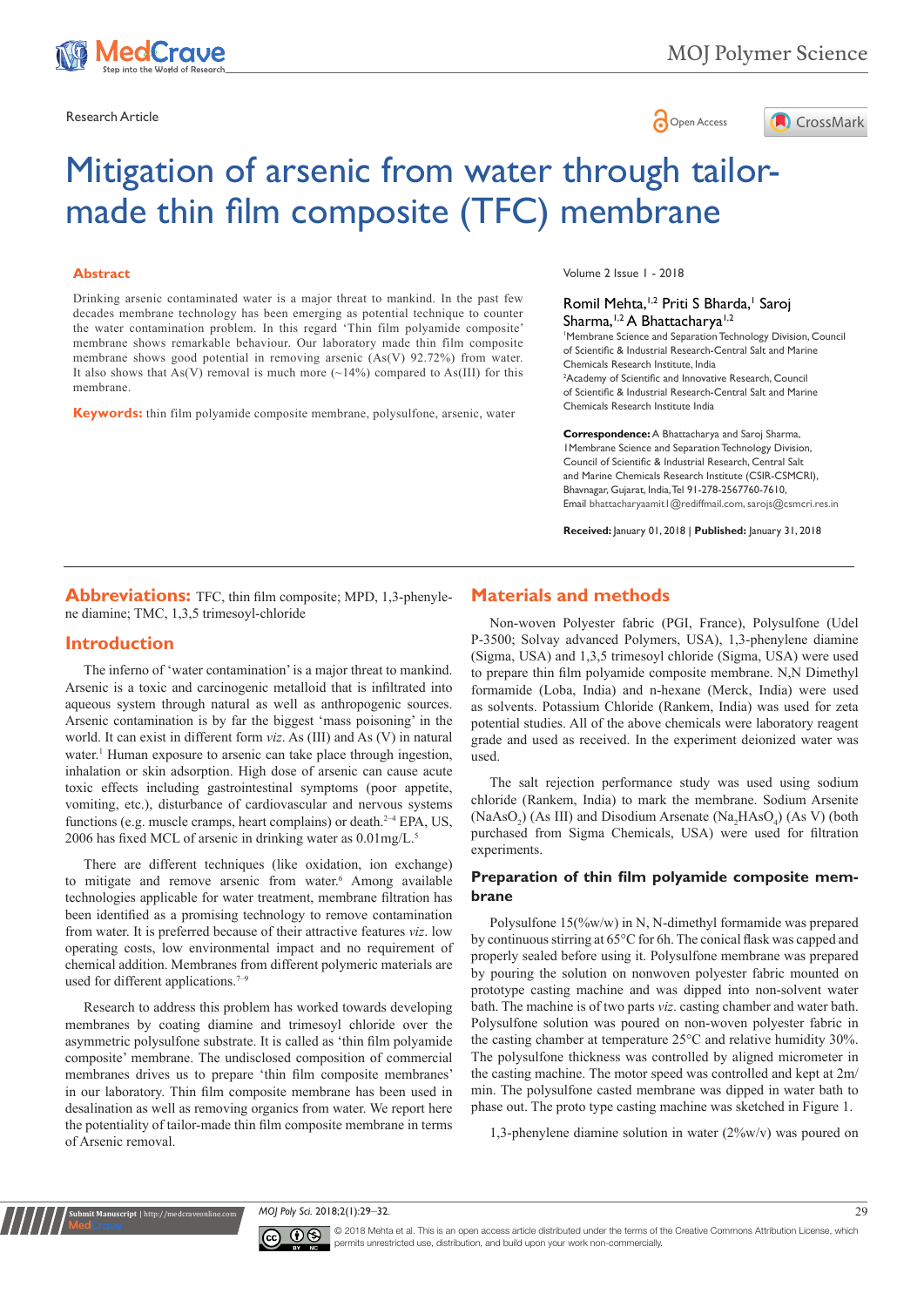prepared Polysulfone membrane. The membrane was dipped for 1min and decanted. After gap of 1min 1,3,5 trimesoyl chloride  $(0.1\% \text{w/v})$ in hexane again poured on to it. Again the membrane was dipped for 1min and decanted. Interfacial polymerization of 1,3-phenylene diamine and 1,3,5 trimesoyl chloride in water-hexane interface took place. The polyamide formation was cured at 80°C for 2 min to form the crosslinked polyamide. The reaction was depicted in Figure 2.



controller sensor

**Figure 1** Schematic diagram of prototype casting machine for preparation of asymmetric polysulfone support membrane.



**Figure 2** FTIR-ATR spectra of Polysulfone and thin film polyamide composite membranes.

The separation performance experiments were carried out in laboratory made pressure cell using cross-flow filtration mode. The experimental set up was based on four pressure cells, connected in series where membranes were fixed. The pressure was applied and feed passed parallel to the membrane. The detail of the set up was sketched elsewhere.<sup>10</sup> The effective membrane area was  $0.00152m^2$ for this particular cross-flow filtration unit. In all the experiments applied pressure was kept at 1.34MPa. The salt rejection experiments were done with sodium chloride. The salt rejection performance was done by their conductivity relationship, as concentrations obey direct relationship.

The feed solution of Sodium Arsenite (NaAsO<sub>2</sub>) (As (III)) and Sodium Arsenate ( $Na<sub>2</sub>HAsO<sub>4</sub>$ ) (As V) of 0.5 mg/L were prepared by dissolving in distilled water. The fresh solution was used for performance to avoid the oxidation of As (III) to As (V).

#### **Mode of analysis and equations**

The rejection performance (%R) is calculated from usual relationship:

$$
R\left(\%\right) = \left(1 - \frac{C_p}{C_f}\right) \times 100
$$

Where *R* is the rejection in percentage,  $C_p$  and  $C_f$  are the concentration for permeate and the feed solution.

The flux is calculated from the relation:

$$
Flux = \frac{v}{t \times a}
$$

Where  $\nu$  indicates the volume of permeate (litre), t the permeation time (hour) and  $(m<sup>2</sup>)$  the membrane area.

#### **Analytical instruments**

FTIR-ATR (Agilent technologies, carry 600 series) spectroscopic analysis was carried out on in the optical range of 400-4000cm-1. The contact angle of water on membrane surface was measured by contact angle meter (DSA 100, Kruss, Germany) at room temperature. 4µL deionized water was added on the samples of the probe and images were captured immediately. The contact angle average was taken for three readings. The topographical measurement was performed using SEM instrument (JSM-7100 F, Russia). Prior to morphology studies membrane samples were washed with deionized water and dried at 50°C overnight. The membrane samples were taken on stub and gold coating was performed on them. Surface charge of membrane was analysed by electro kinetic analysis (Zeta-CAD), France (version 1.04). Ion chromatography (Thermo scientific, DIONEX ICS-5000<sup>+</sup> DC) was used for detection of arsenic ion concentration. Conductivity meter (Eutech Instruments, CON 700 (conductivity-TDS meter, Singapore) was used to measure conductivities possessed by sodium chloride solution.

# **Results and discussion**

Polysulfone membranes are formed by wet-phase separation technique. It is formed in N,N dimethyl formamide/polysulfone/water system. The preparation of polysulfone membranes by a wet phase inversion technique consists of two main parts: casting of the polymer solution on nonwoven polyester support, immediate immersion of casted polymer in to the water coagulation bath. When polysulfone in casting form contacts with non-solvent water, it immediately forms skin layer. Phase inversion as well as skin layer formation depends upon the surface tension gradients of the solvent and nonsolvent.<sup>11</sup> The continuous polymer network is formed because of phase transition state (liquid-liquid demixing and gelation/solidification) in ternary polymer solutions.<sup>12,13</sup>

Polyamide network are formed through interfacial polymerization of 1,3-phenylene diamine (MPD) and 1,3,5 trimesoyl-chloride (TMC) on the surface of the prepared asymmetric polysulfone membranes. The reaction occurred in hexane phase as high unfavourable partition co-efficient of 1,3,5 trimesoyl-chloride (TMC) makes it unavailable in aqueous medium.14,15 The schematic presentation of thin film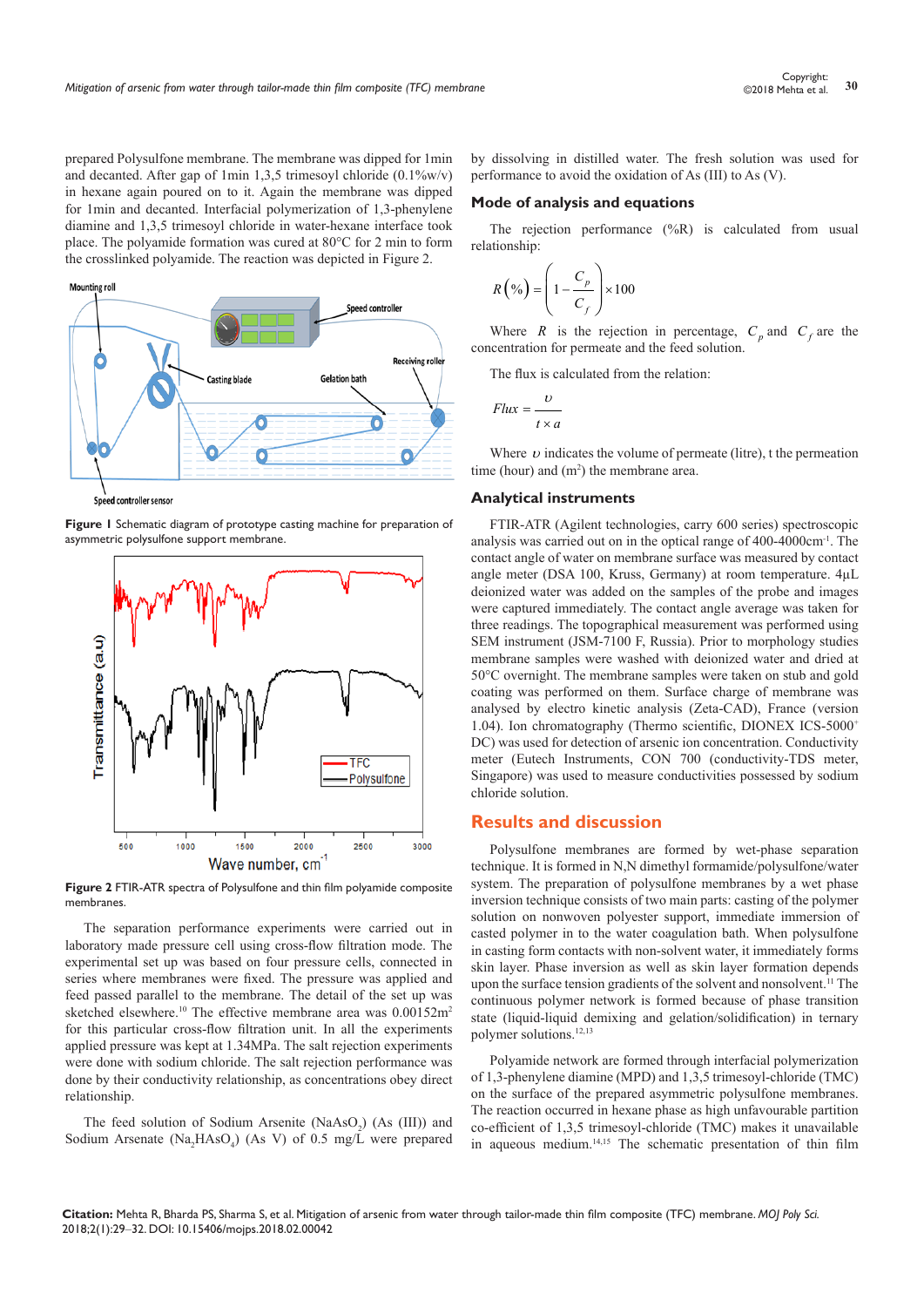composite membrane along with the reaction pathways are earlier presented (Scheme 1). The unreacted -COOH groups develop the charge on the membrane.



**Scheme I** Interfacial polymerization reaction of 1,3 phenylene diamine and 1,3,5 trimesoyl chloride.

ATR-FTIR spectra (Figure 2) analysis shows that strong reflectance at 1489-1630cm-1 is related to the phenyl nucleus stretching mode. The main characteristic absorption band from  $-SO_2$ - of sulfone groups comes at 1151-1170cm-1. The (-C-O-C-) stretching mode at 1244 and 1323cm-1 are present in the polysulfone spectrum. The characteristic C-N stretching at 1543cm-1 and peak at 789cm-1 showed the presence of polyamide (cross-linked) structure of thin film composite membrane. The  $1651 \text{cm}^{-1}$  peak is also observed because of  $\geq C=O$  stretching polyamide structure in the thin film composite membrane spectrum.

The contact angle study shows that water is tried to retain its structure as droplets, rather than spreading over hydrophobic Polysulfone membrane surface. The measurement of contact angles shows that Polysulfone is having contact angle 74.25º. With the interfacial polymerization of 1,3-phenylene diamine and 1,3,5 trimesoyl chloride crosslinked polyamide structure formed and results hydrophilic (contact angle 64.5º) surface of thin-film composite membrane.

Figure 3A & 3B shows the topographical view of polysulfone and thin film composite membrane. The surface morphology of polysulfone membrane shows that pores are distributed in similar fashion throughout the surface. On the other hand granule shaped polyamide is homogenously distributed on thin film composite membrane surface. It results rough patches which reflects distinct difference compared to polysulfone membrane surface.

The zeta potential behaviour of thin film composite membrane surface reflected due to the dissociation of specific ionisable groups on the polymer membrane surface. The zeta potential of thin film composite is experimented and observed -22.14mv. The membrane charge functionality influences polymer network pore structure and Donnan equilibrium, which govern water and salt transport through thin film composite membranes.16 It is because of Donnan potential

counter ions (Na<sup>+</sup> of salts) draws near towards the membrane where as co-ions repulsion as well as rejection takes place. Higher Donnan potential reflects higher salt rejection of the membrane.17–19 The rejection performance of thin film composite membrane for NaCl and  $Na<sub>2</sub>SO<sub>4</sub>$  are in ensemble (Table 1).



**Figure 3** (A&B) Scanning electron microscope images of Polysulfone (A) and Thin film composite (B) membranes.

The membrane separation of ionic species is controlled by charge and pore size of the membranes. The arsenic removal through polyamide thin film composite membrane studies involved experiments of As(III) and As(V) in two forms. It is already seen that Arsenic (V) is in common high oxidation state. Table 2 shows that membranes have the potential to separate  $>90\%$  for As(V). The high rejection of As(V) species are due to relatively large molecular weight of disodium Arsenate ( $Na<sub>2</sub>HAsO<sub>4</sub>$ ) (As(V)) compared to ((NaAsO<sub>2</sub>) (As (III)) and (107g/gmole and  $140g/g$ -mole for  $HAsO<sub>4</sub><sup>2</sup>$ ).

As Sodium Arsenate (Na<sub>2</sub>HAsO<sub>4</sub>) exists in divalent form  $HASO<sub>4</sub><sup>2</sup>$ , the rejection is  $\sim$ 14% more compared to NaAsO<sub>2</sub> for the low pressure thin film composite membrane. It develops charge due to unreacted acid chloride functional groups and shows negative zeta potential (-22.14mv) in its behavior. The rejection mechanism is same as discussed earlier.

**Table 1** Salt separation performance of thin film composite membrane

| Feed conc. 2000mg/L press.<br>Applied: 1.34Mpa | Flux (LMH) | <b>Rejection (%)</b> |
|------------------------------------------------|------------|----------------------|
| NaCl                                           | 32.33      | 94.29                |
| Na, SO                                         | 31.3       | 96.2                 |
|                                                |            |                      |

**Table 2** Thin film composite membrane separation performance of As(III) and As(V) from water

| Feed conc. 0.5mg/L press.<br>Applied: 1.34Mpa | Flux (LMH) | <b>Rejection (%)</b> |
|-----------------------------------------------|------------|----------------------|
| Arsenic (III)                                 | 36.24      | 78.65                |
| Arsenic (V)                                   | 36.53      | 92.72                |

# **Conclusion**

Thin film polyamide composite membranes were prepared through interfacial polymerization 1,3 phenylene diamine (in water) with 1,3,5 trimesoyl chloride (in hexane). It shows salt rejection property. The present study demonstrates that the tailor-made thin film composite membrane has the potential to remove Arsenic from

**Citation:** Mehta R, Bharda PS, Sharma S, et al. Mitigation of arsenic from water through tailor-made thin film composite (TFC) membrane. *MOJ Poly Sci.* 2018;2(1):29‒32. DOI: [10.15406/mojps.2018.02.00042](https://doi.org/10.15406/mojps.2018.02.00042
)